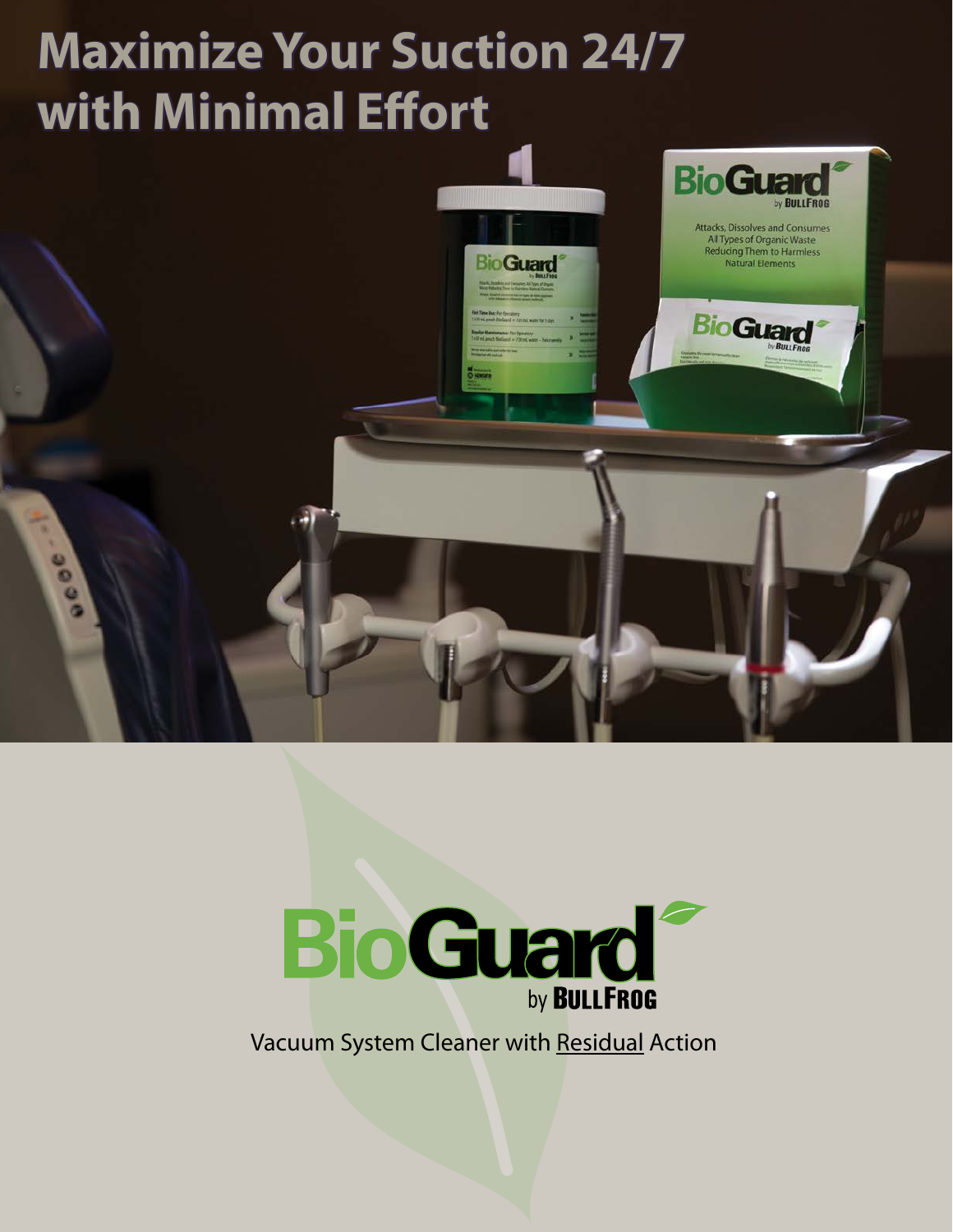#### Maximizing your vacuum suction…

Every dental practice needs to maintain optimal vacuum suction, and for good reason. Poor vacuum performance can lead to costly downtime, creating stress for the staff and patients and greatly reducing efficiency.

## The residual cleaning difference

BioGuard is a biologic vacuum system cleaner that uses bacterial enzymes with continuous cleaning ability, enabling it to clean 24/7 to eliminate clogging debris, including biofilm, prophy paste, and fluoride gel. **This means it working, even when you're not - ensuring you always receive optimal suction power, which minimizes downtime and maintains efficient work flow.** 

In fact, a study conducted at the Jewish General Hospital in Montreal, QC validated BioGuard's ongoing cleaning ability. So you can be assured it's working all day, every day for your practice.<sup>1</sup>

## *Enzymatic Vs Enzymatic biologic What's the difference?*

*Unlike enzymatic cleaners that only dissolve clogging debris while in direct contact, enzymatic biologic cleaners not only dissolve the debris but continue to consume it after the solution passes through the lines. Hence giving a biologic enzymatic the advantage of residual cleaning ability.*



**Before** BioGuard

**After** BioGuard

#### How Does BioGuard clean 24/7?



<sup>1</sup> Complete study available upon request.

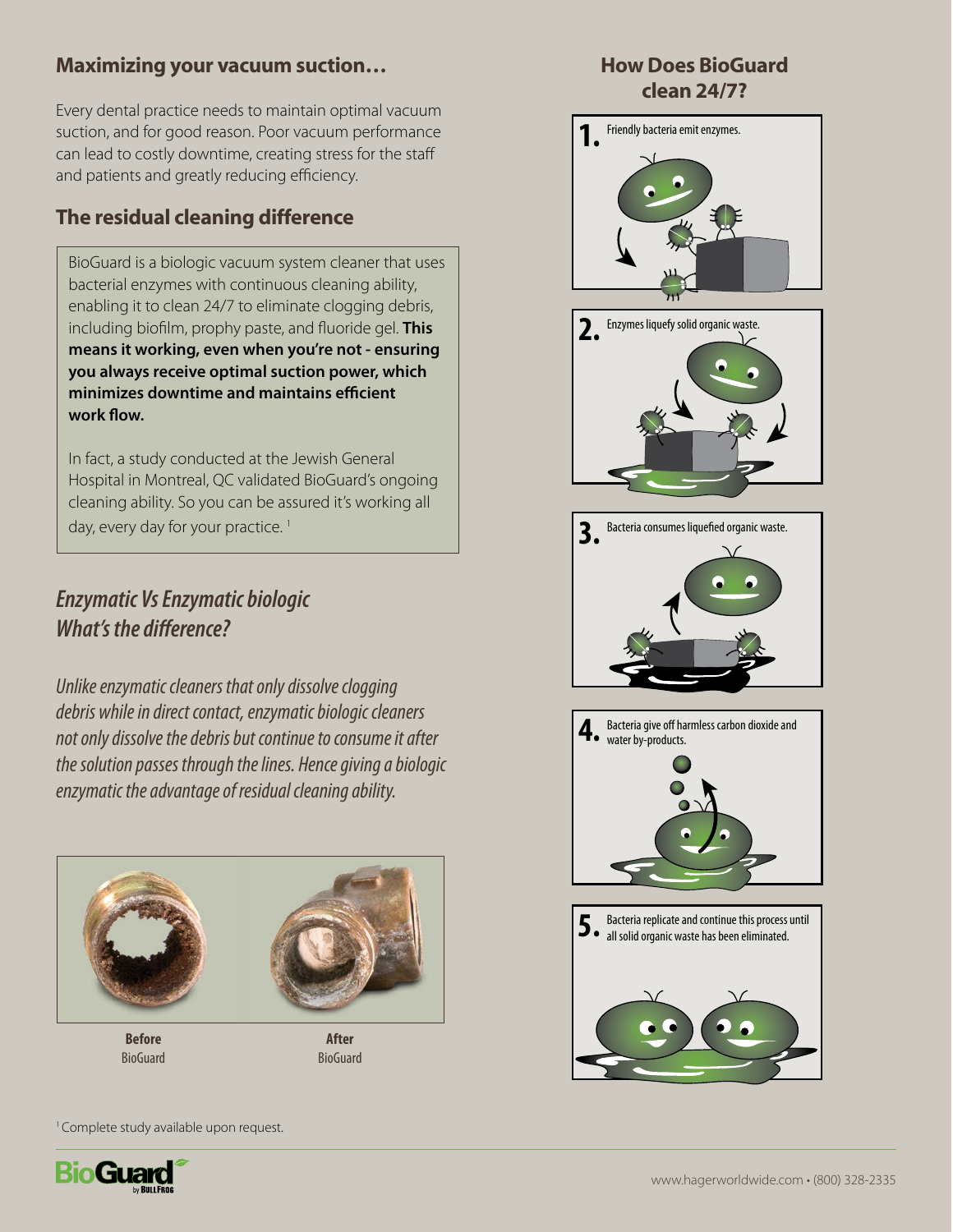#### Minimizing your maintenance time…

At the end of the day, maintaining vacuum suction shouldn't be a hassle. It should be simple with no complicated protocols or time-wasting extra steps.

### How does BioGuard make it easy?

Unlike many powder-based eVac system cleaners that need warm water to properly mix, BioGuard is a liquid formula, **allowing it to mix easily with water of any temperature, saving your staff time and effort.**

In addition, BioGuard is dispensed through pre-measured packets, which eliminates the need for your staff to hassle with scooping and measuring, further saving them time. Plus, by **ensuring the correct amount is used with every application, you will reduce waste and save money.**



1. Pour solution into dispenser



3. Fill to 720 ml

# Summarizing BioGuard

*Bacterial enzyme formula offers residual cleaning ability, so it's working to optimize vacuum suction 24/7*

*Only needs to be used twice a week, saving time and money*

- •Pre-measured packets ensure correct application amount, helping reduce waste and save money
- No chemicals keeps the patients and staff safe
- Neutral pH ensures compatibility with amalgam separators
- Non-foaming formula protects your pump
- •Liquid formula easily mixes with regular temperature water, saving time



2. Fill dispenser with water



4. Attach suction handpieces...DONE!

## Order BioGuard from your preferred dealer today!

| B2000             | Shock Pack (20 Pouches)<br>Per Operatory: One BioGuard Pouch (30 ml) Diluted into 720 ml of Water for Five Days                                                                                                                                               |
|-------------------|---------------------------------------------------------------------------------------------------------------------------------------------------------------------------------------------------------------------------------------------------------------|
| B2001             | Starter Pack (32 Pouches) + Tip & Pour Dispenser (1)<br>First Week - Per Operatory: One BioGuard Pouch (30 ml) Diluted into 720 ml of Water for Five Days<br>Thereafter - Per Operatory: One BioGuard Pouch (30 ml) Diluted into 720 ml of Water Twice Weekly |
| B2002             | Refill - Maintenance Pack (32 Pouches)<br>Per Operatory: One BioGuard Pouch (30 ml) Diluted into 720 ml of Water Twice Weekly                                                                                                                                 |
| B <sub>2003</sub> | Bulk Refill - Maintenance Pack (128 Pouches)<br>Per Operatory: One BioGuard Pouch (30 ml) Diluted into 720 ml of Water Twice Weekly                                                                                                                           |
| B <sub>2004</sub> | Tip & Pour Dispenser                                                                                                                                                                                                                                          |